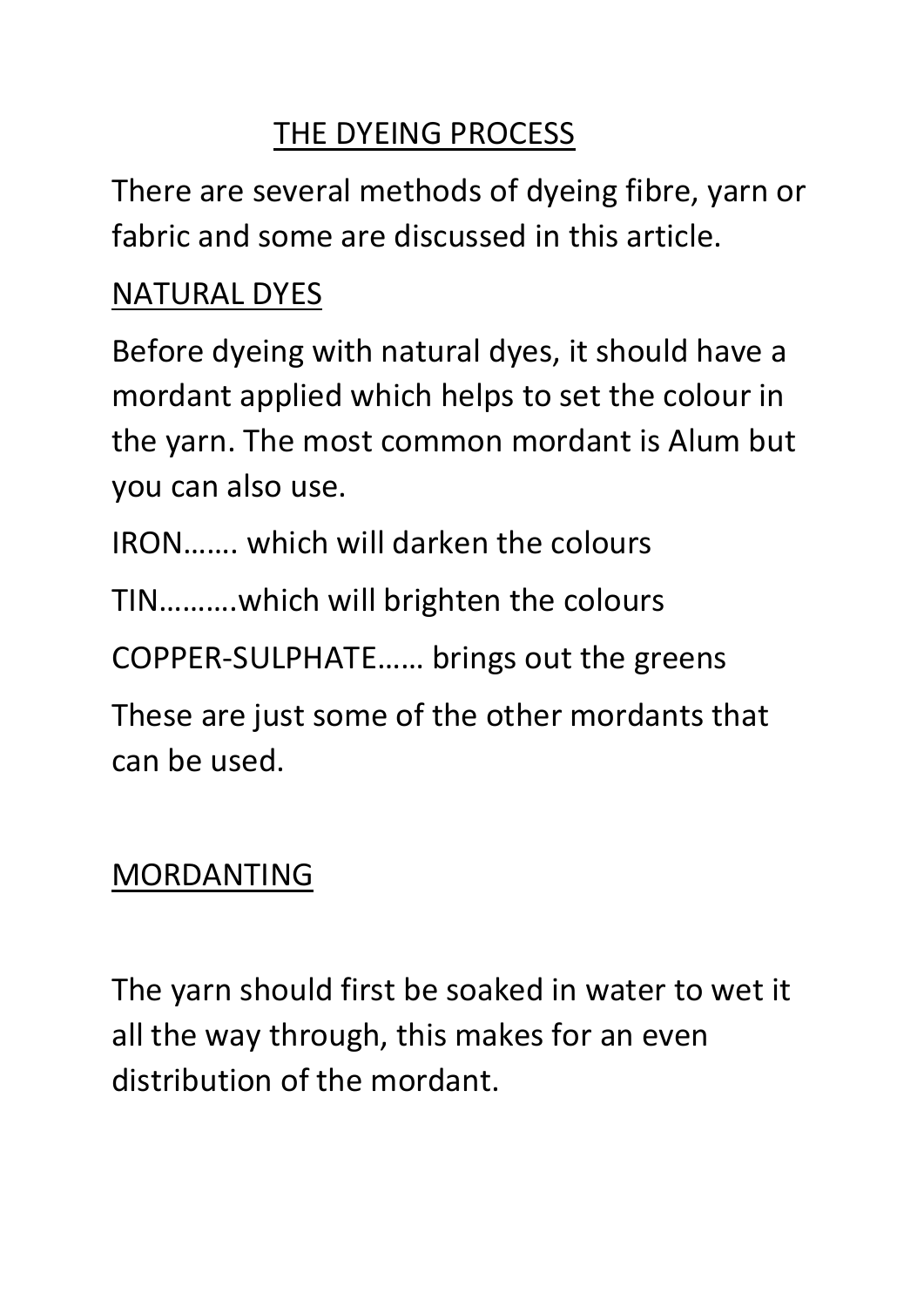Then a large pot is filled with enough water to accommodate the yarn easily. The mordant is then added and stirred well to dissolve it into the water.

The wetted yarn is now added to the pot and it is brought up to simmering point.

The pot should be kept at a simmer for 1 hour.

The pot must not be allowed to boil or stirred quickly or the yarn will felt together.

The pot is then removed from the heat and allowed to cool.

Remove the yarn and squeeze out excess liquid, the yarn is now ready for the dyeing process.

#### DYEING WITH NATURAL DYES

Natural dyes can be as simple as things you find in the food cupboard such as Tea…Coffee…Turmeric etc.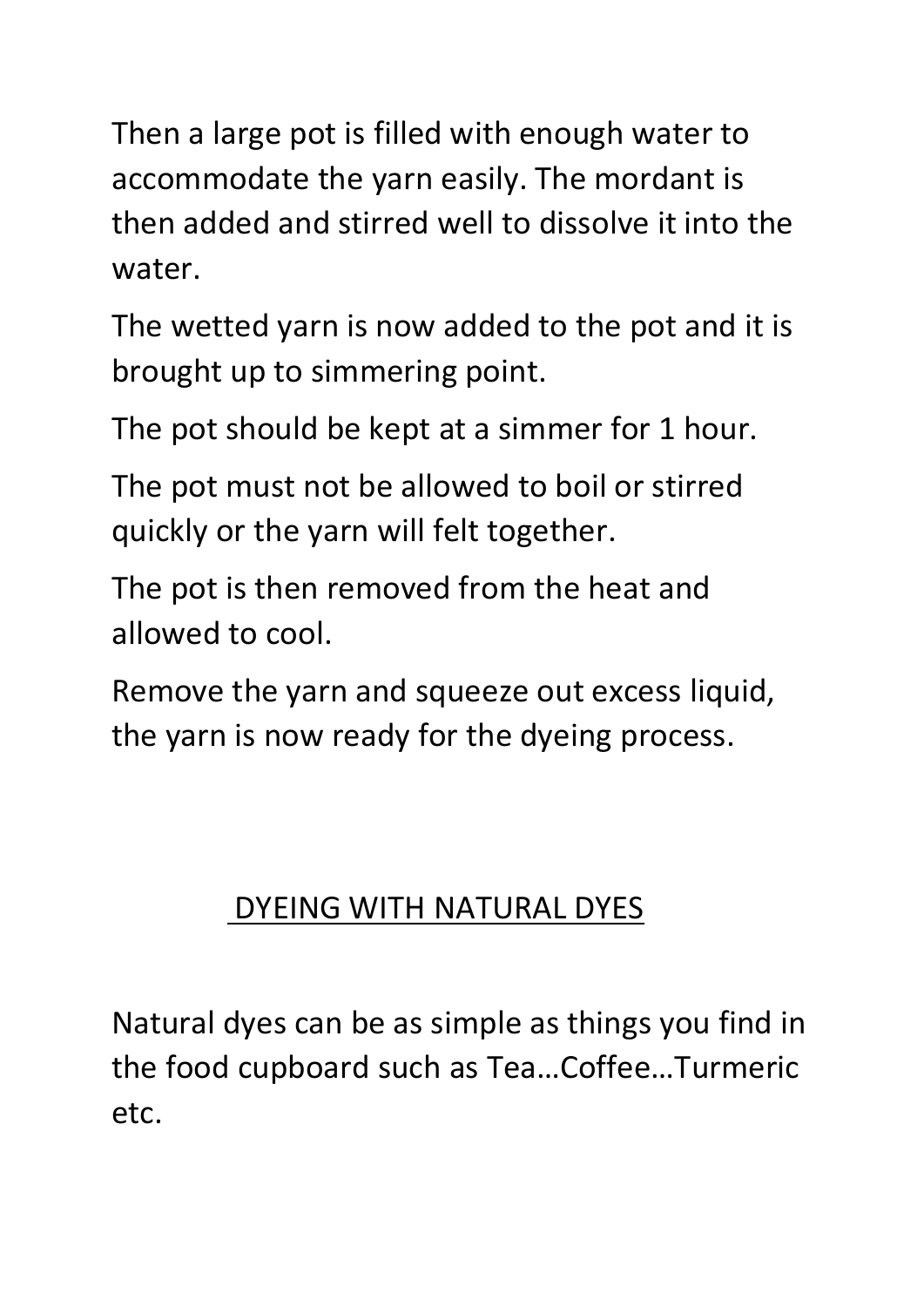Other natural dyes are found in plants, just a few are

INDIGO…gives a blue MADDER…gives a red

BARK….BRACKEN….WALNUTS to name just a few

Almost any plant can produce colour from the leaves, flowers or roots.

Before these plants can be used for dyeing they need to be chopped small and soaked for a good length of time to extract the most colour from them.

Before adding the yarn to the dye pot the plant material can be put into a muslin bag to protect the yarn from becoming entangled with it. This is particularly important if you dye wool fleece before it is spun.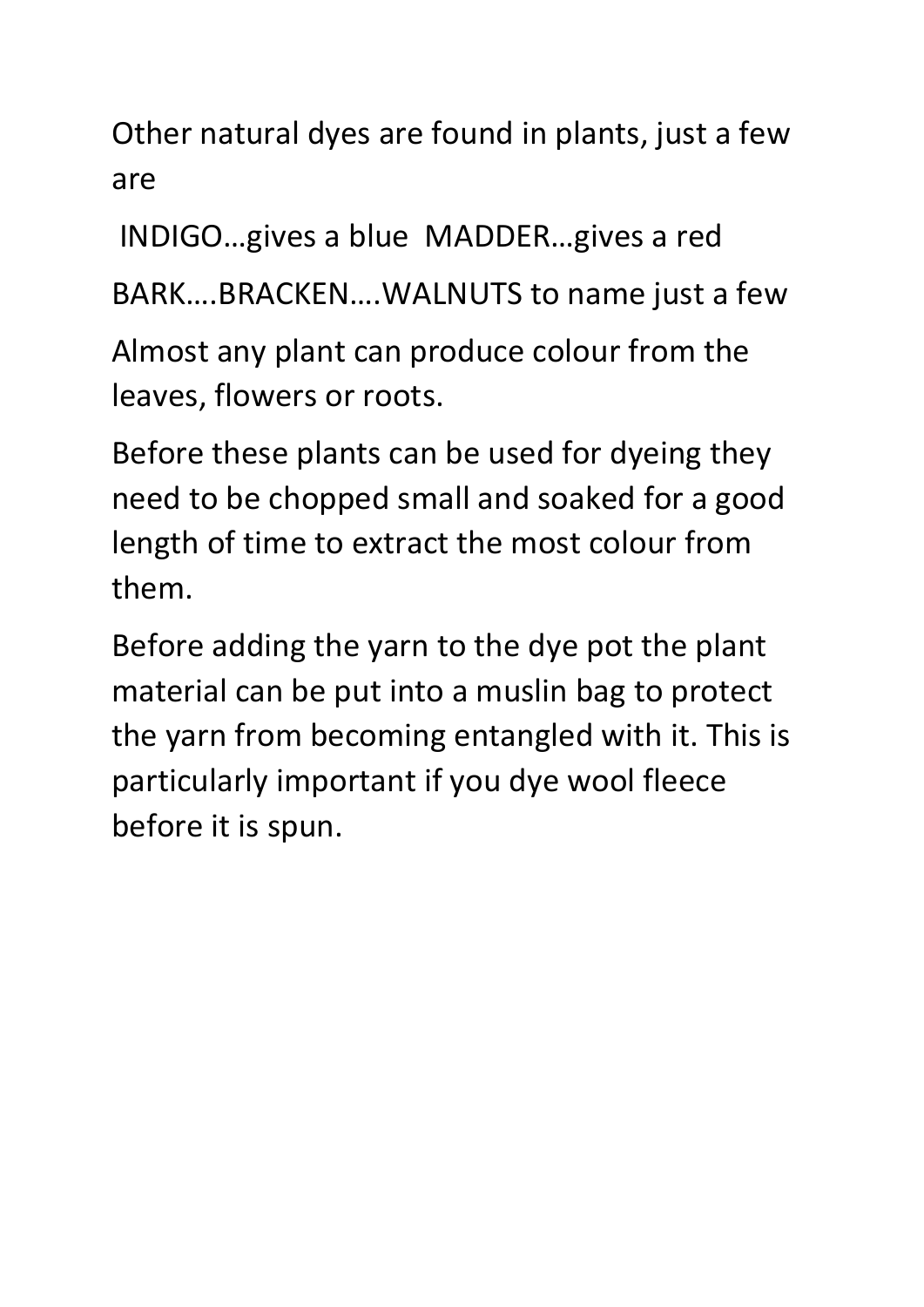

Now the yarn can be added to the pot and brought to a simmer.

The simmering time depends on the colour required, once the colour has been achieved if there is any colour left in the dye pot more yarn can be added to use it up.

This colour is called the exhaust and will produce a much lighter shade of the colour.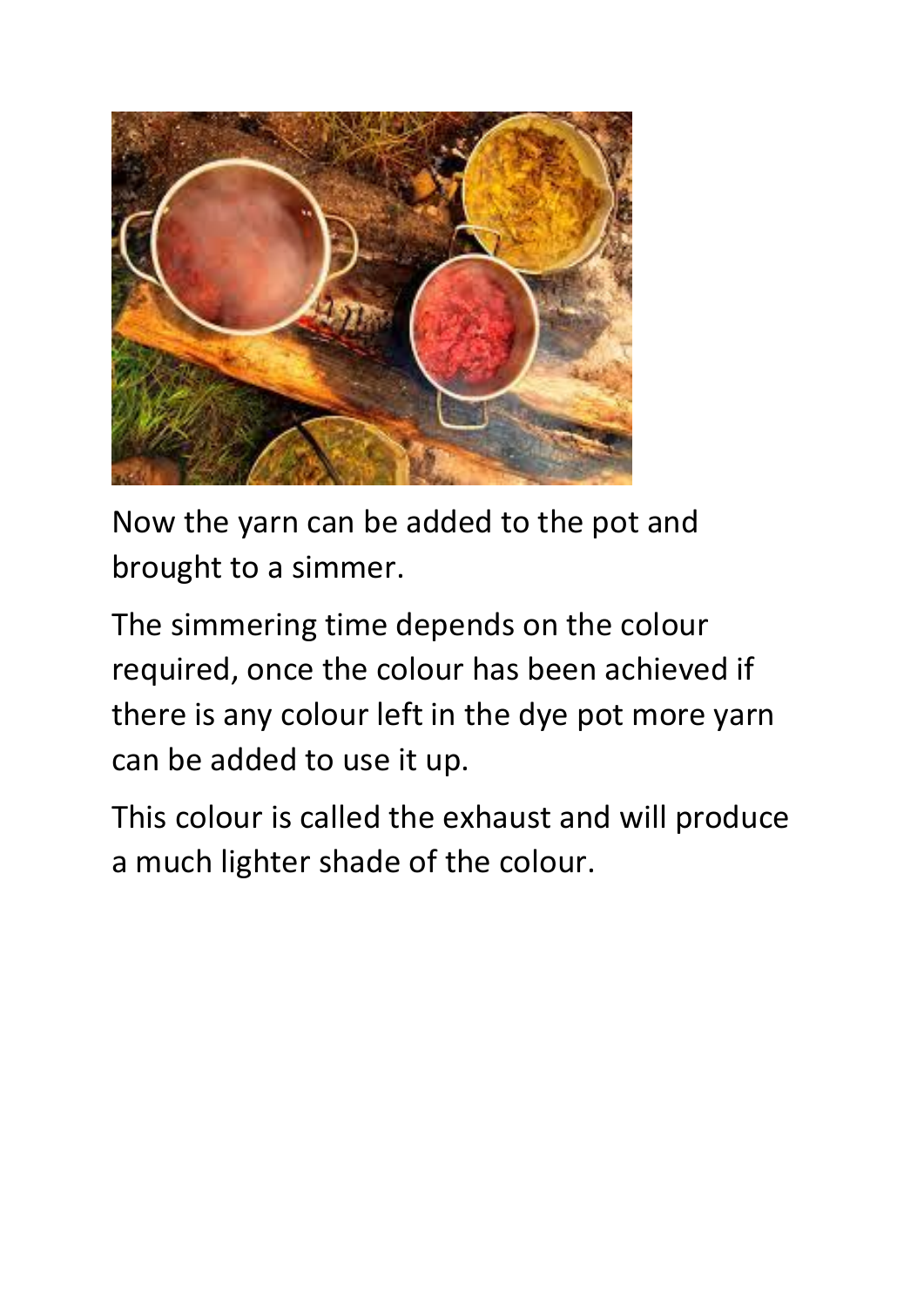

Here are some samples of colours achieved with natural dyes.

# ACID DYES

Acid dyes are commercially produced dyes usually in powder form and are very easy to use and give a consistent and permanent result.

The yarn for acid dyeing doesn't usually need a mordant as a binder is added during the production of the dye powder which makes it permanent and lightfast.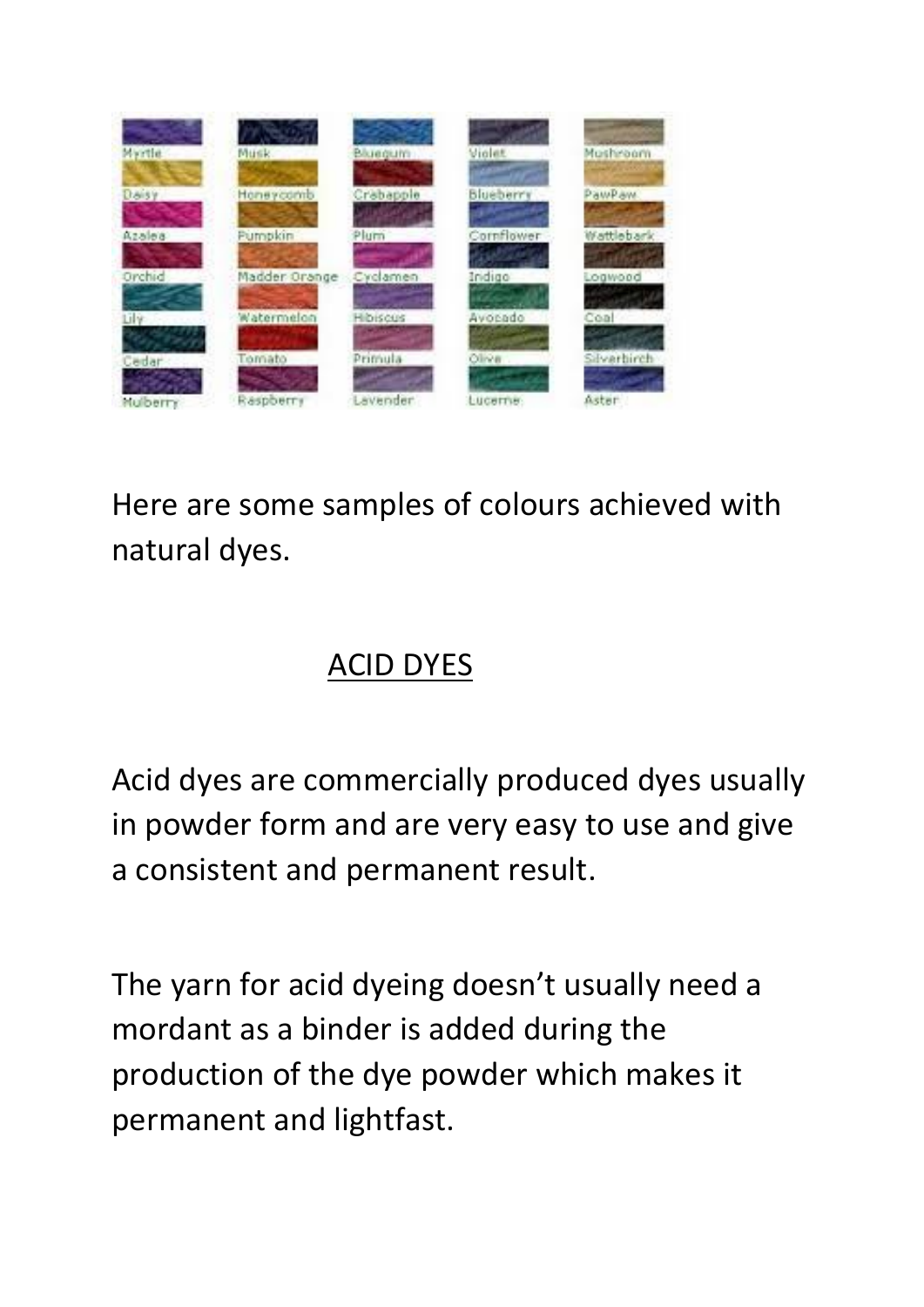The yarn for this type of dyeing is usually soaked in water to which a small amount of white vinegar has been added.

The powdered dye is added to the dyebath and mixed well before the yarn is added.

The dye pot is then brought to a simmer for about half an hour or until the depth of colour required is reached.

The yarn is then removed from the dye pot and rinsed thoroughly in cool water to remove any excess dye from it, the water should run clean and then it can be dried and is ready for use.

If there is any colour left in the dye pot more yarn can be added and simmered to use it up.

The dye pot will be almost clear when all the colour has been used.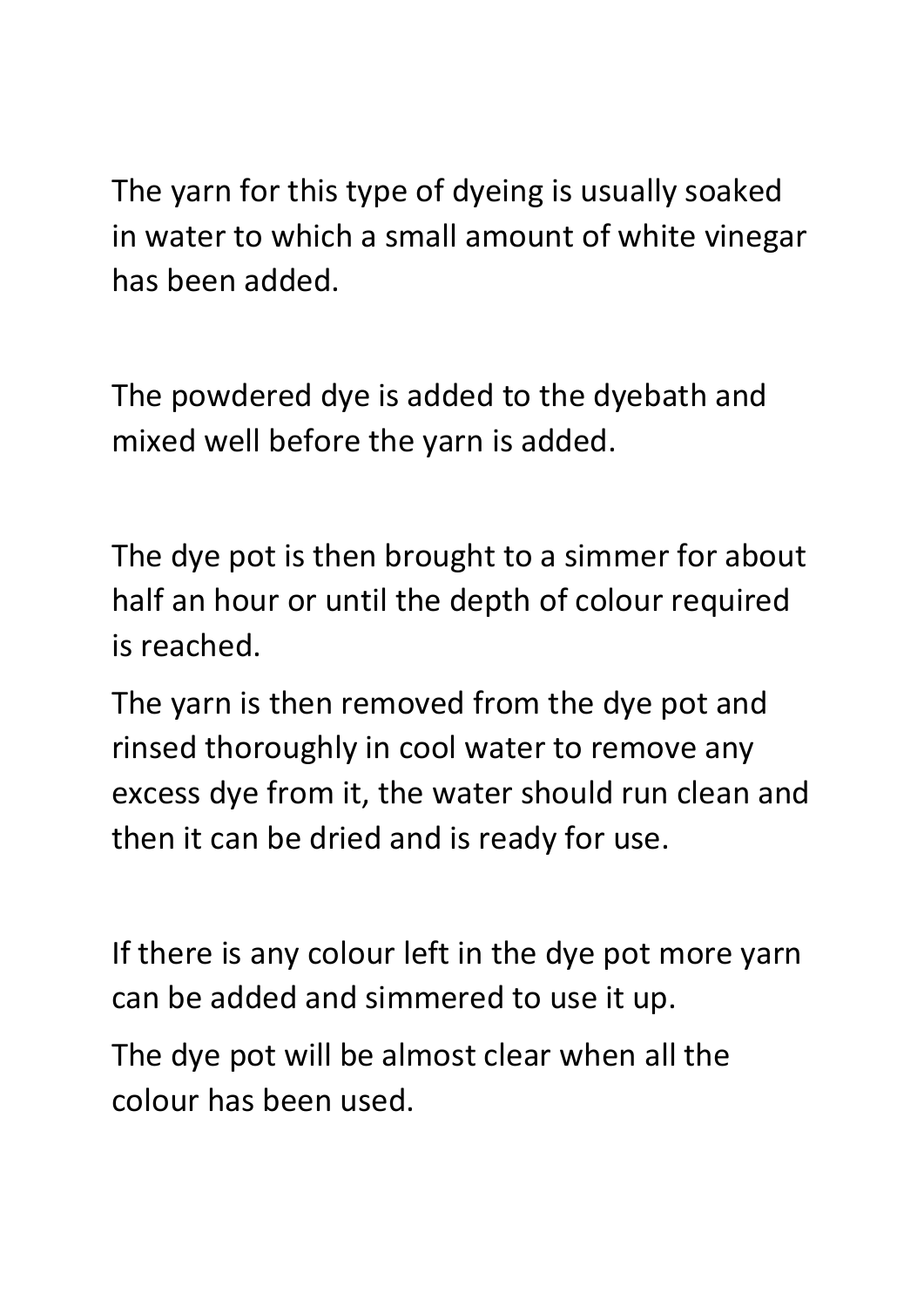The acid dyes when mixed can be painted on to a skein of yarn, wrapped in cling film and put in a steamer for 30 minutes.It is the rinsed in the same way until the water runs clear.

It is also possible to put your painted yarn in a plastic bag and microwave it for a few minutes before cooling and rinsing as before.



Yarn in the dye bath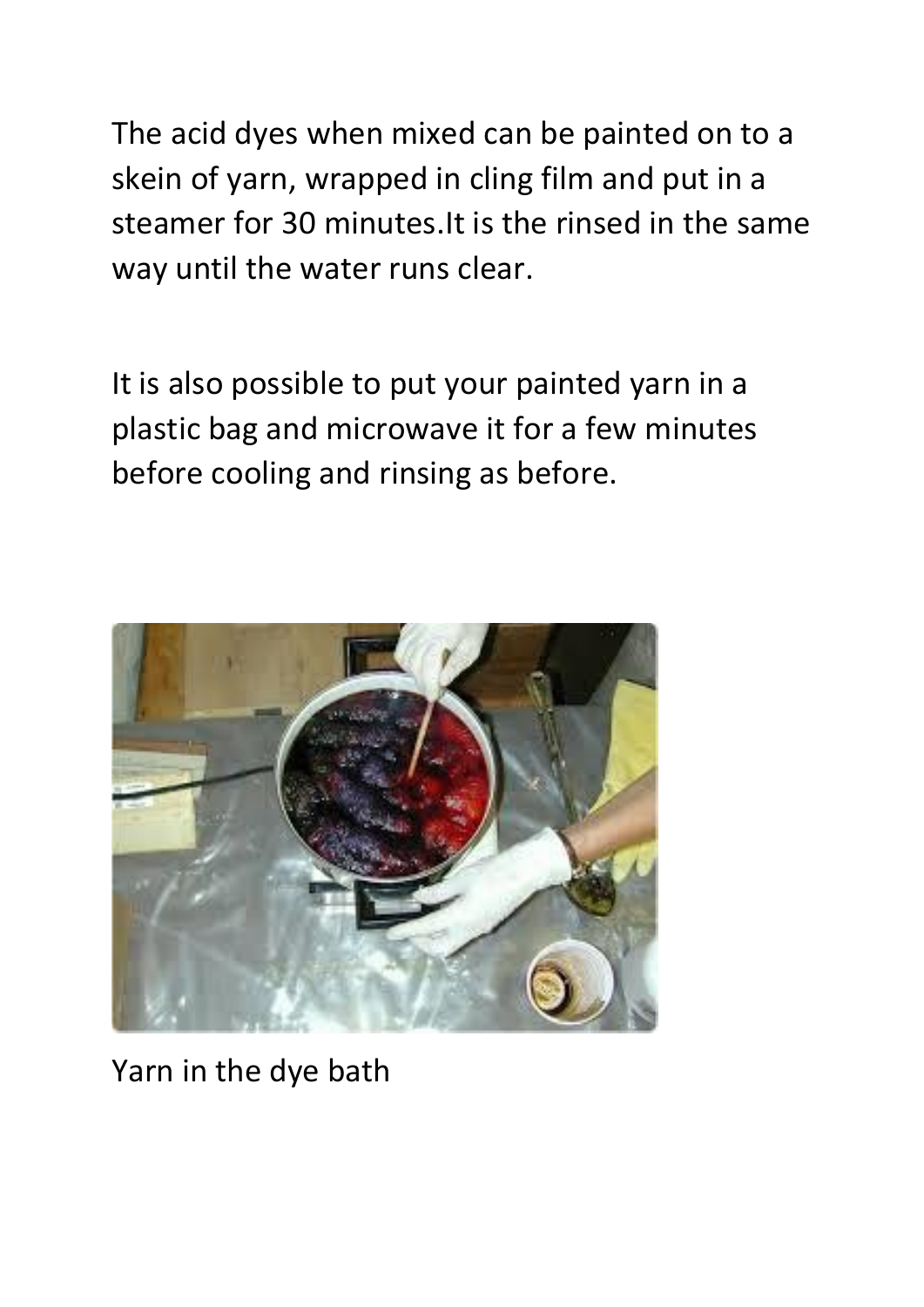

Yarn being painted before steaming



Dye has been injected into the middle of this ball of yarn and allowed to seep through to give variegated colour.